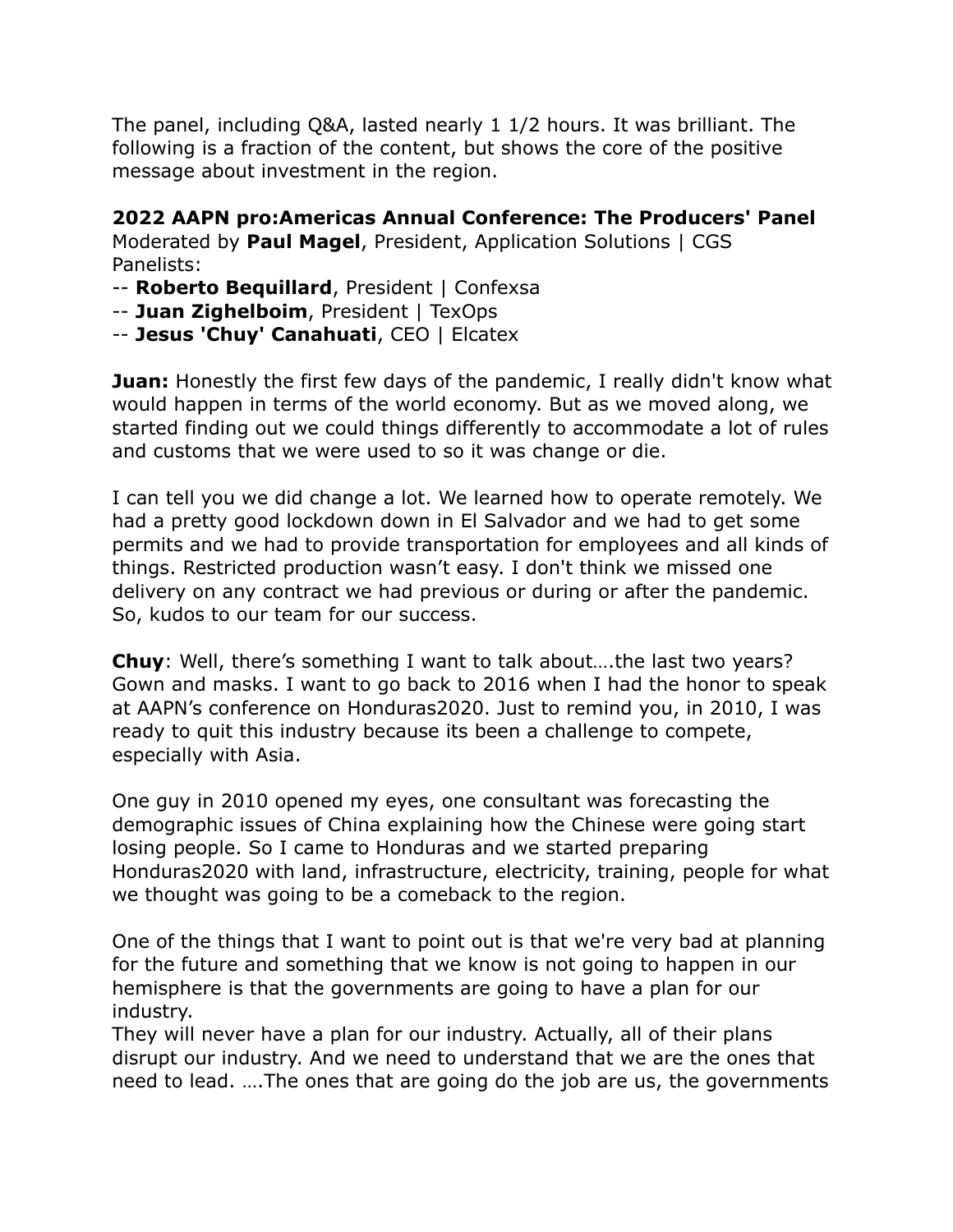are not going to do it. The US government is not going to do it. Local governments are not going to do it.

We're not China. They plan for everything 20 years and they don't only plan, they execute which is the hardest part. So going from HON2020, we figure that this is not about a plan for Honduras. This has to be a plan for the region. And that's why with other friends from other industries, we created HUGE, which is an initiative where we have Honduras, United States, Guatemala and El Salvador - HUGE.

We created this initiative and what is behind that initiative is that in order for us to be competitive and be successful, bringing production to this hemisphere, we all need to interact in the supply chain. The supply chain needs to work in a way that expands in their area and they do it together with a plan of how much business we want to bring to this hemisphere and what products are the ones that we are going be trying to bring, because it's not about doing a little of everything because we cannot be good at doing everything. It's about expanding on the things that we can do best and that we have a better chance to be competitive, not only in this difficult time, but in the future.

And that's the exciting part because I see a much bigger engagement between us companies, Central American companies, working together to expand the supply chain, looking at numbers together of how we're going to do it.

And now we see retailers coming, retailers and brands coming to us, giving us their forecast. And one of the questions we've asked them, the brands and retailers, are you willing to commit? And the magic answer has been yes, and I'm going to take their word for it. They're willing to go into longer term arrangements, which is something that you would have never heard before.

And that is a good opportunity because you know, that long term plan needs to be provided to the supply chain, to the logistics, brands, to everybody so that we can really have an impact in this venture, bringing more production to this hemisphere.

**Roberto:** Central America has been pretty much a yoyo for so many years. Today, Central America represents to the US only about 10% of total market. You have China at 27% and Vietnam at 17%. So Just those two countries are about 40% of the total market. And the entire hemisphere is only 10. If you take 1% of those 40%, which is really very small number for that 40%,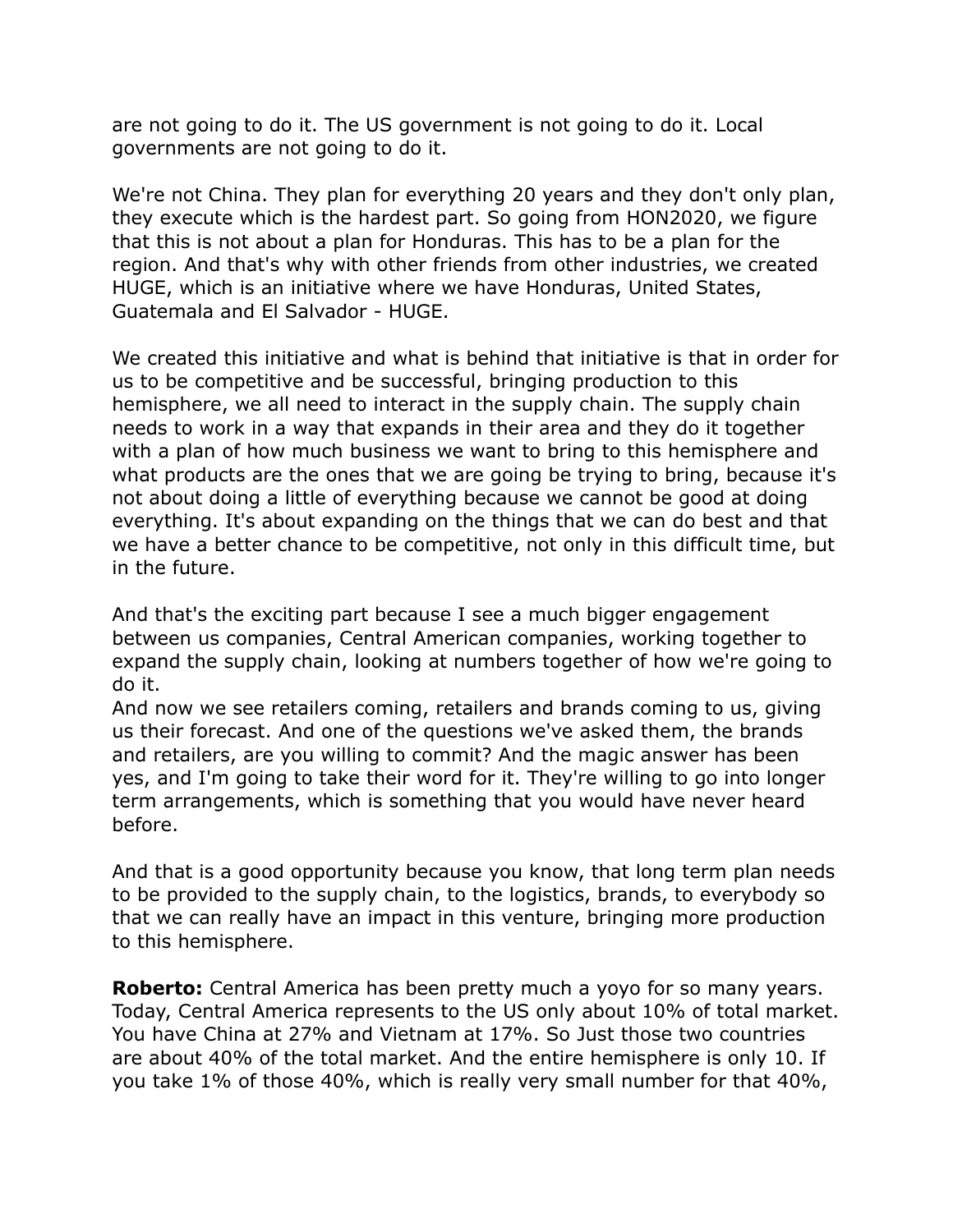it'll be a flood for the CAFTA countries. And that is happening, it is happening because proximity is being valued highly these days.

It's actually more profitable to buy products from the Americas than it is to buy lower cost products, sourced desperately in many ways because the other cost factors that should gave been accounted for over so many years were not.

**Chuy**: Well, one thing we learned is that the near shoring trend is an incredible opportunity for Central America. The other thing we learn is that we're not close to being ready to take full advantage of that. As we talk about factories full capacity at the maximum level, we're trying to manage that situation as we speak. I don't want to ask anybody here to raise their hand, but how many of you are really preparing for the next five to 10 years? I think that we're not really preparing for the opportunity that we have in front of us.

Am I ready with logistics?

Do I have facilities where I'm going to get my raw materials ready for what I plan to do?

Do I have the right energy source?

Do I have the right price for that energy?

Do I have the right infrastructure?

Am I utilizing synergies that are going to make me competitive?

Am I thinking outside of the box, for example, logistics to the United States is one thing, logistics within the United States is a much more difficult thing because everybody wants their goods to be delivered at home.

So you would think that the drivers situations is just going to get worse in the United States. So how is that going to impact my business? Am I going to hold inventory in the United States or am I going to hold them in the country where I'm producing?

All of these questions need to be answered and they need to be part of a plan. We have never in our history had the opportunity that we have in front of us, but if we don't do things correctly its not going to be sustainable.

**Juan:** We've had conversations with customers where we tell them that's the best substrate, something where they're reluctant to even forecast the next quarter. Today they're actually willing to put money upstream, meaning with us, with our suppliers, as well as our suppliers' suppliers. That's a heck of 180 outlook. Is it permanent? Is it just because it's happening now? You